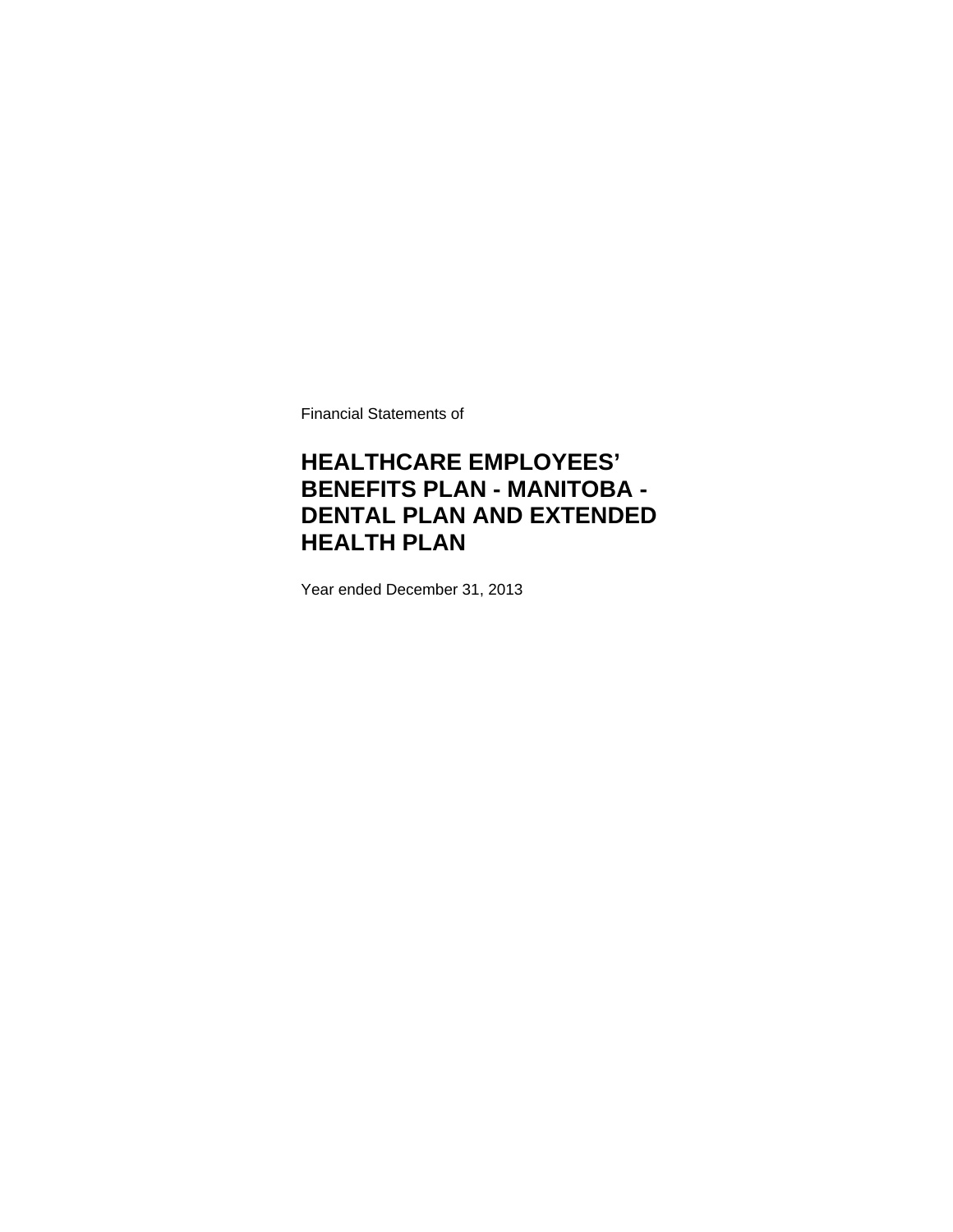

**KPMG LLP** Suite 2000 - One Lombard Place Winnipeg MB R3B 0X3 Canada

Telephone Fax Internet

(204) 957-1770 (204) 957-0808 www.kpmg.ca

# **INDEPENDENT AUDITORS' REPORT**

To the Board of Trustees of Healthcare Employees' Benefits Plan - Manitoba - Dental Plan and Extended Health Plan

We have audited the accompanying financial statements of Healthcare Employees' Benefits Plan - Manitoba - Dental Plan and Extended Health Plan, which comprise the statement of financial position as at December 31, 2013, the statement of changes in net assets available for benefits for the year then ended, and notes, comprising a summary of significant accounting policies and other explanatory information.

#### *Management's Responsibility for the Financial Statements*

Management is responsible for the preparation and fair presentation of these financial statements in accordance with Canadian accounting standards for pension plans, and for such internal control as management determines is necessary to enable the preparation of financial statements that are free from material misstatement, whether due to fraud or error.

#### *Auditors' Responsibility*

Our responsibility is to express an opinion on these financial statements based on our audit. We conducted our audit in accordance with Canadian generally accepted auditing standards. Those standards require that we comply with ethical requirements and plan and perform the audit to obtain reasonable assurance about whether the financial statements are free of material misstatement.

An audit involves performing procedures to obtain audit evidence about the amounts and disclosures in the financial statements. The procedures selected depend on our judgment, including the assessment of the risks of material misstatement of the financial statements, whether due to fraud or error. In making those risk assessments, we consider internal control relevant to the entity's preparation and fair presentation of the financial statements in order to design audit procedures that are appropriate in the circumstances, but not for the purpose of expressing an opinion on the effectiveness of the entity's internal control. An audit also includes evaluating the appropriateness of accounting policies used and the reasonableness of accounting estimates made by management, as well as evaluating the overall presentation of the financial statements.

We believe that the audit evidence we have obtained is sufficient and appropriate to provide a basis for our audit opinion.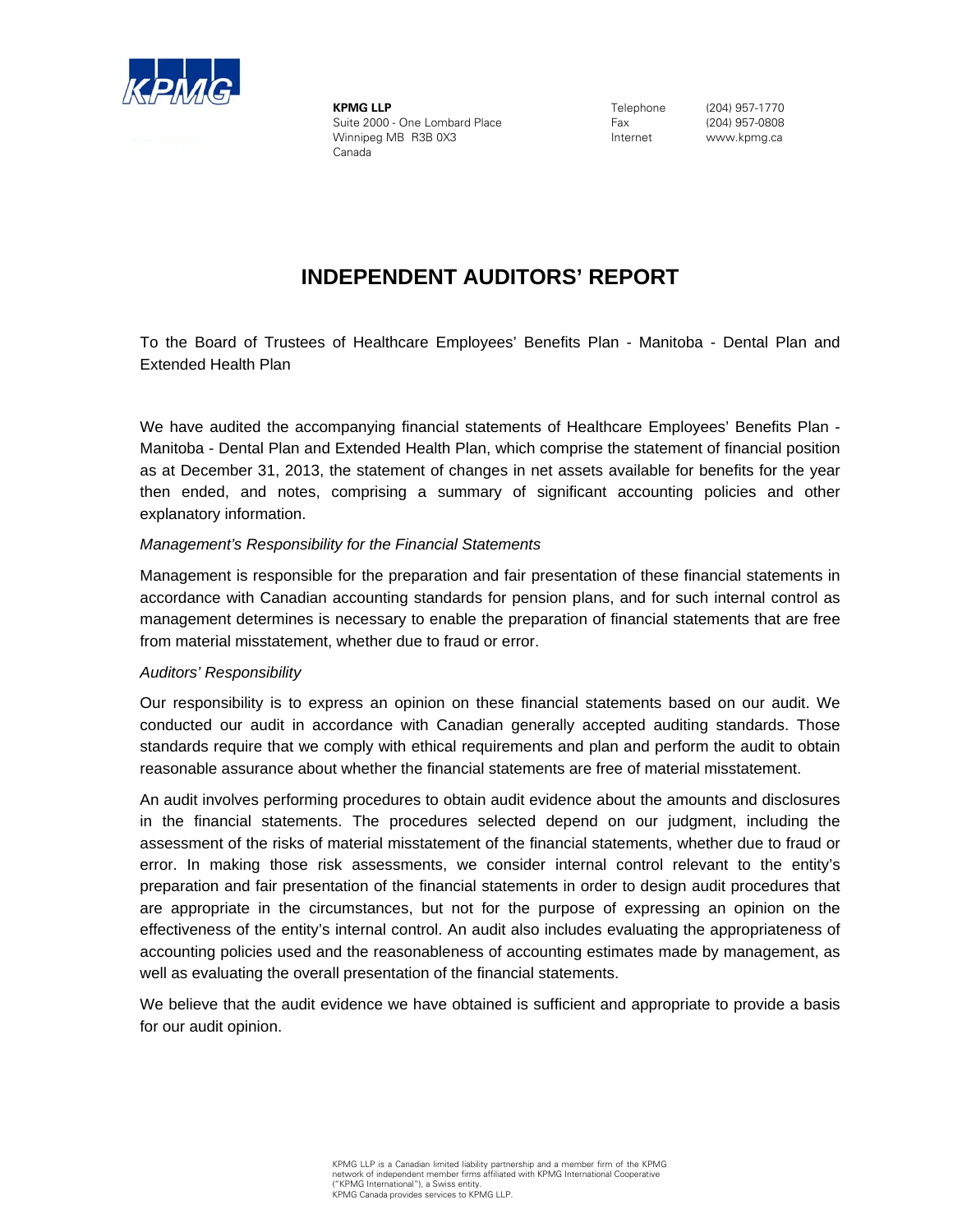

#### *Opinion*

In our opinion, the financial statements present fairly, in all material respects, the financial position of Healthcare Employees' Benefits Plan - Manitoba - Dental Plan and Extended Health Plan as at December 31, 2013, and its changes in net assets available for benefits for the year then ended in accordance with Canadian accounting standards for pension plans.

 $KPMG$  12P

Chartered Accountants

June 19, 2014 Winnipeg, Canada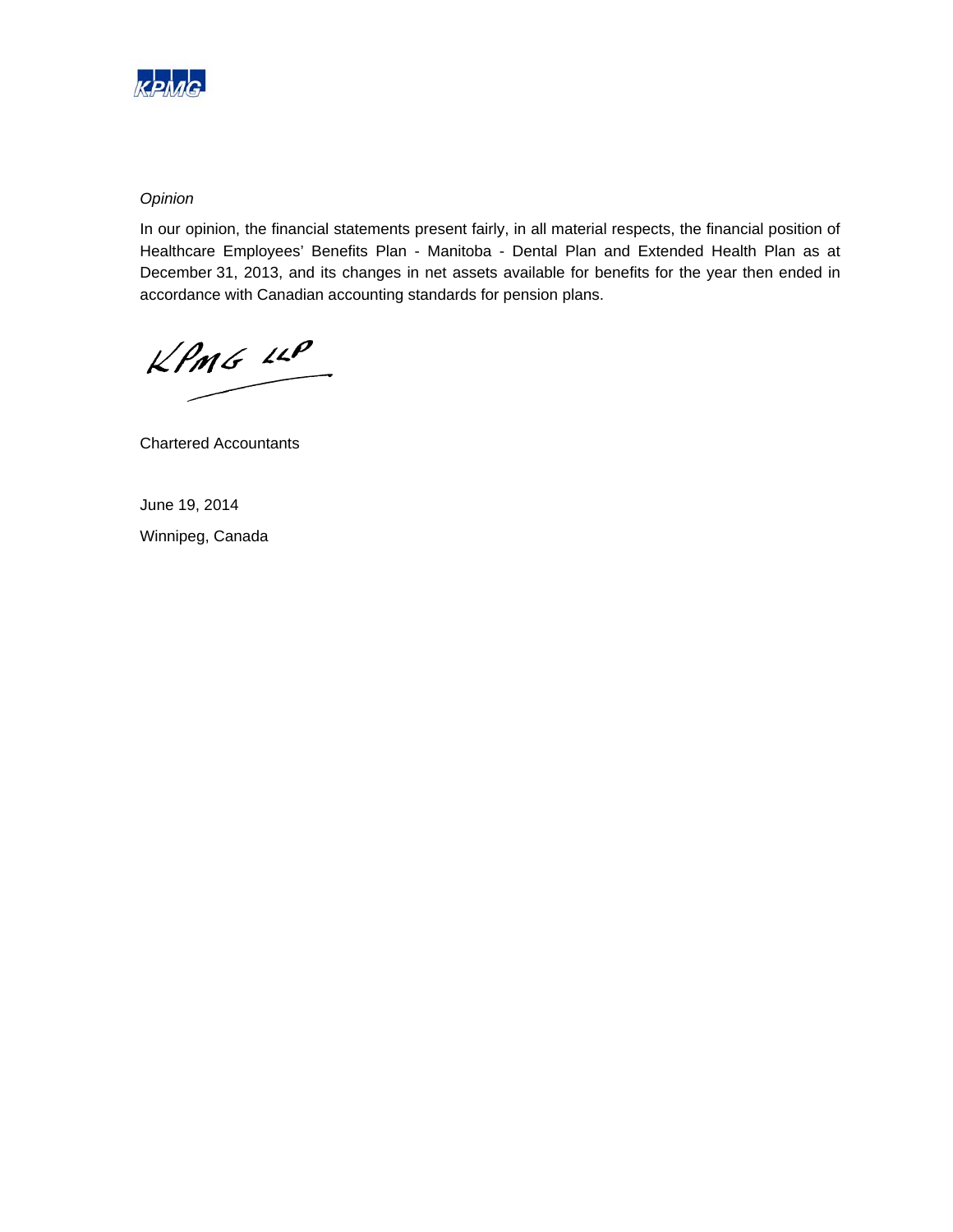**Statement of Financial Position** 

December 31, 2013, with comparative figures for 2012

|                                                                                             | 2013                              | 2012                              |
|---------------------------------------------------------------------------------------------|-----------------------------------|-----------------------------------|
| <b>Assets</b>                                                                               |                                   |                                   |
| Cash                                                                                        | 1,825,329<br>S                    | \$<br>812,983                     |
| Premiums receivable                                                                         | 3,165,924                         | 3,519,968                         |
| Receivable from Manitoba Blue Cross                                                         | 476,548                           | 393,881                           |
| <b>Prepaid expenses</b>                                                                     | 6,324                             | 6,572                             |
| Government remittances receivable                                                           | 6,314                             |                                   |
| Due from Manitoba Blue Cross (note 3):<br><b>Dental Plan</b><br><b>Extended Health Plan</b> | 2,195,178<br>20,221,940           | 1,292,357<br>18,176,313           |
| <b>Total assets</b>                                                                         | \$27,897,557                      | \$24,202,074                      |
| <b>Liabilities</b>                                                                          |                                   |                                   |
| Claims payable and accrued liabilities                                                      | \$4,900,396                       | \$4,302,878                       |
| Government remittances payable                                                              |                                   | 1,736                             |
| Due to Healthcare Employees' Pension Plan - Manitoba (note 10)                              | 236,282                           | 110,244                           |
| Obligations for IBNR (note 4):<br><b>Dental Plan</b><br><b>Extended Health Plan</b>         | 426,245<br>2,229,827<br>2,656,072 | 412,845<br>2,134,708<br>2,547,553 |
| <b>Total liabilities</b>                                                                    | 7,792,750                         | 6,962,411                         |
| Commitment (note 11)                                                                        |                                   |                                   |
| Net assets available for benefits (note 5)                                                  | \$20,104,807                      | $\overline{5}$ 17,239,663         |

See accompanying notes to financial statements.

Approved by the Trustees:

no. anesses e<br>Chair Vice-Chair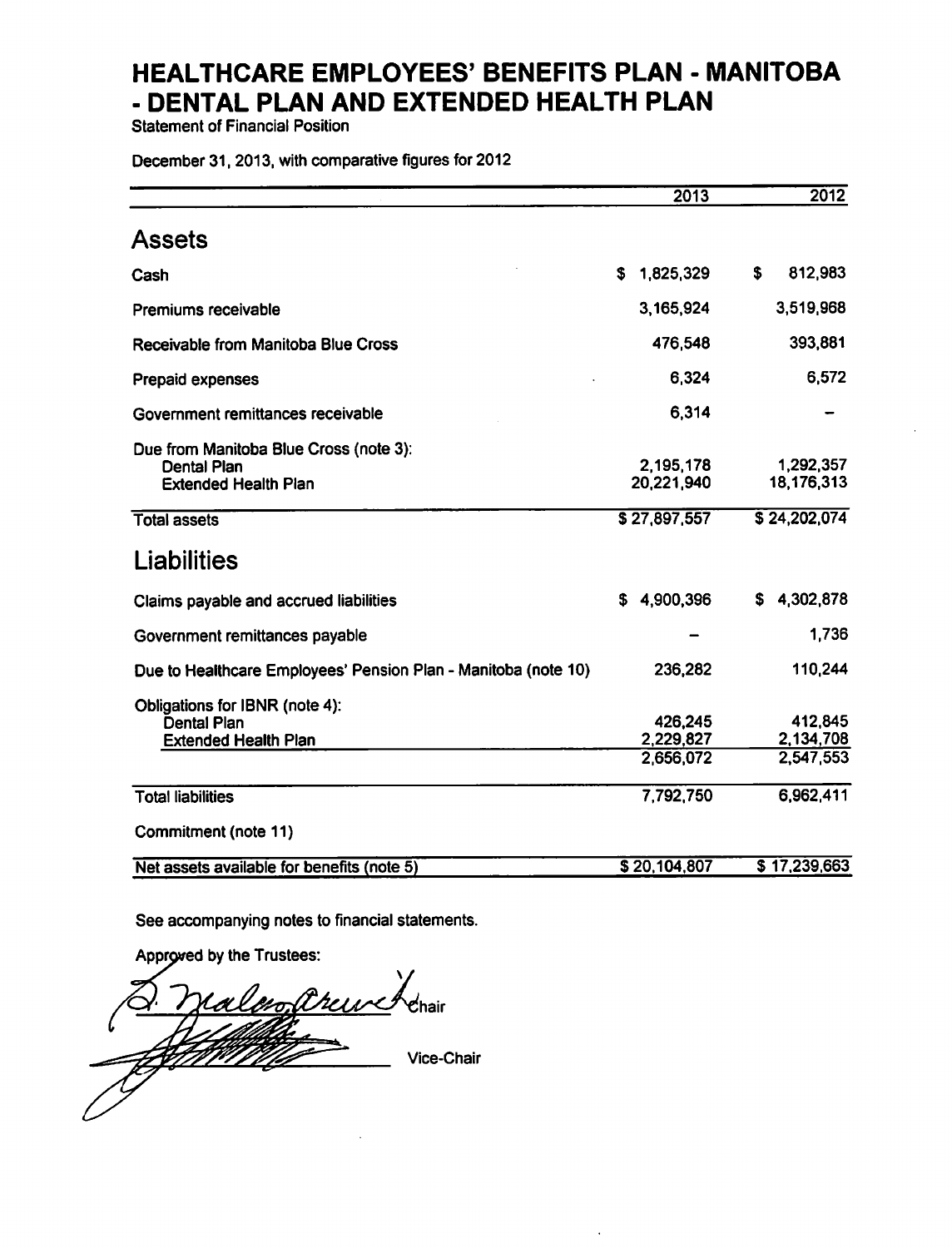Statement of Changes in Net Assets Available for Benefits

Year ended December 31, 2013, with comparative information for 2012

|                                        | Dental Plan  | Extended<br><b>Health Plan</b> | 2013<br>Total | 2012<br>Total    |
|----------------------------------------|--------------|--------------------------------|---------------|------------------|
|                                        |              |                                |               |                  |
| Increases:                             |              |                                |               |                  |
| Premiums                               | \$23,083,066 | 30,852,570<br>\$               | \$53,935,636  | 51,838,330<br>\$ |
| Investment interest income             | 30,253       | 235,083                        | 265,336       | 200,342          |
|                                        | 23,113,319   | 31,087,653                     | 54,200,972    | 52,038,672       |
| Decreases:                             |              |                                |               |                  |
| Claims incurred                        | 20,459,744   | 25,453,708                     | 45,913,452    | 44, 174, 345     |
| Administrative - HEBP                  |              |                                |               |                  |
| (notes 6 and 10)                       | 713,579      | 950,970                        | 1,664,549     | 1,579,506        |
| Administrative - Blue Cross            | 1,022,988    | 1,527,223                      | 2,550,211     | 2,452,295        |
| <b>Travel health insurance</b>         |              |                                |               |                  |
| premiums                               |              | 1,099,097                      | 1,099,097     | 1,078,978        |
|                                        | 22,196,311   | 29,030,998                     | 51,227,309    | 49,285,124       |
| Increase in net assets prior to change |              |                                |               |                  |
| in obligations for IBNR                | 917,008      | 2,056,655                      | 2,973,663     | 2,753,548        |
| Change in obligations for IBNR         | (13, 400)    | (95,119)                       | (108, 519)    | (246,247)        |
| Increase in net assets                 |              |                                |               |                  |
| available for benefits                 | 903,608      | 1,961,536                      | 2,865,144     | 2,507,301        |
| Net assets available for benefits,     |              |                                |               |                  |
| beginning of year                      | 1,040,668    | 16,198,995                     | 17,239,663    | 14,732,362       |
| Net assets available for benefits,     |              |                                |               |                  |
| end of year                            | \$1,944,276  | 18,160,531<br>\$               | \$20,104,807  | 17,239,663<br>\$ |

See accompanying notes to financial statements.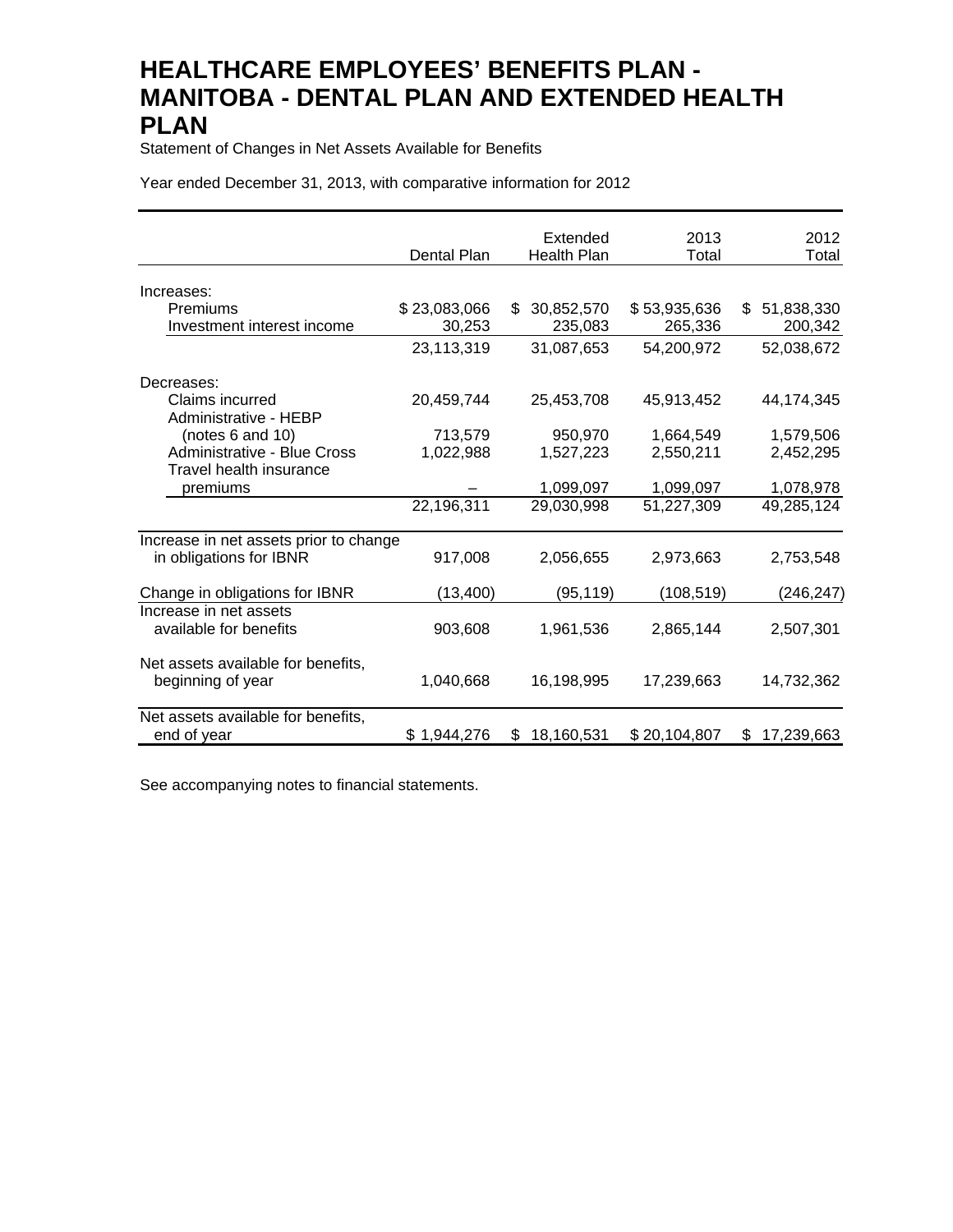Notes to Financial Statements

Year ended December 31, 2013

#### **1. General and description of the Plans:**

The Healthcare Employees' Benefits Plan - Manitoba (HEBP) is a jointly trusteed, not-for-profit organization which includes the dental plan and extended health plan (the Plans) for healthcare employees in Manitoba.

The Plans are registered as health and welfare trusts under the *Income Tax Act* and are not subject to income taxes*.*

The dental plan and extended health plan provide dental coverage and health benefits to participating active employees. They also include a retiree plan with basic - ambulance/semiprivate plan and an enhanced health plan. Claims administration and adjudication for these plans is provided by Manitoba Blue Cross. The Plans are on a self-insured budgeted administrative services only basis (BASO).

#### **2. Significant accounting policies:**

(a) Basis of presentation:

The Plans follow the Canadian accounting standards for pension plans for accounting policies related to its obligations. In selecting or changing accounting policies that do not relate to its obligations, the Plans comply on a consistent basis with Canadian accounting standards for private enterprises.

These financial statements are prepared on a going concern basis and present the aggregate financial position of the Plans as a separate financial reporting entity, independent of the participating employers and members. Only the assets and obligations to members eligible to participate in the Plans have been included in these financial statements. These financial statements do not portray the funding requirements of the Plans or the benefit security of the individual plan members.

(b) Financial instruments:

Financial instruments are recorded at fair value on initial recognition. Cash and investments, if any, are subsequently measured at fair value. All other financial instruments are subsequently measured at cost or amortized cost, unless management has elected to carry the instruments at fair value. The Plans have elected not to carry any such financial instruments at fair value.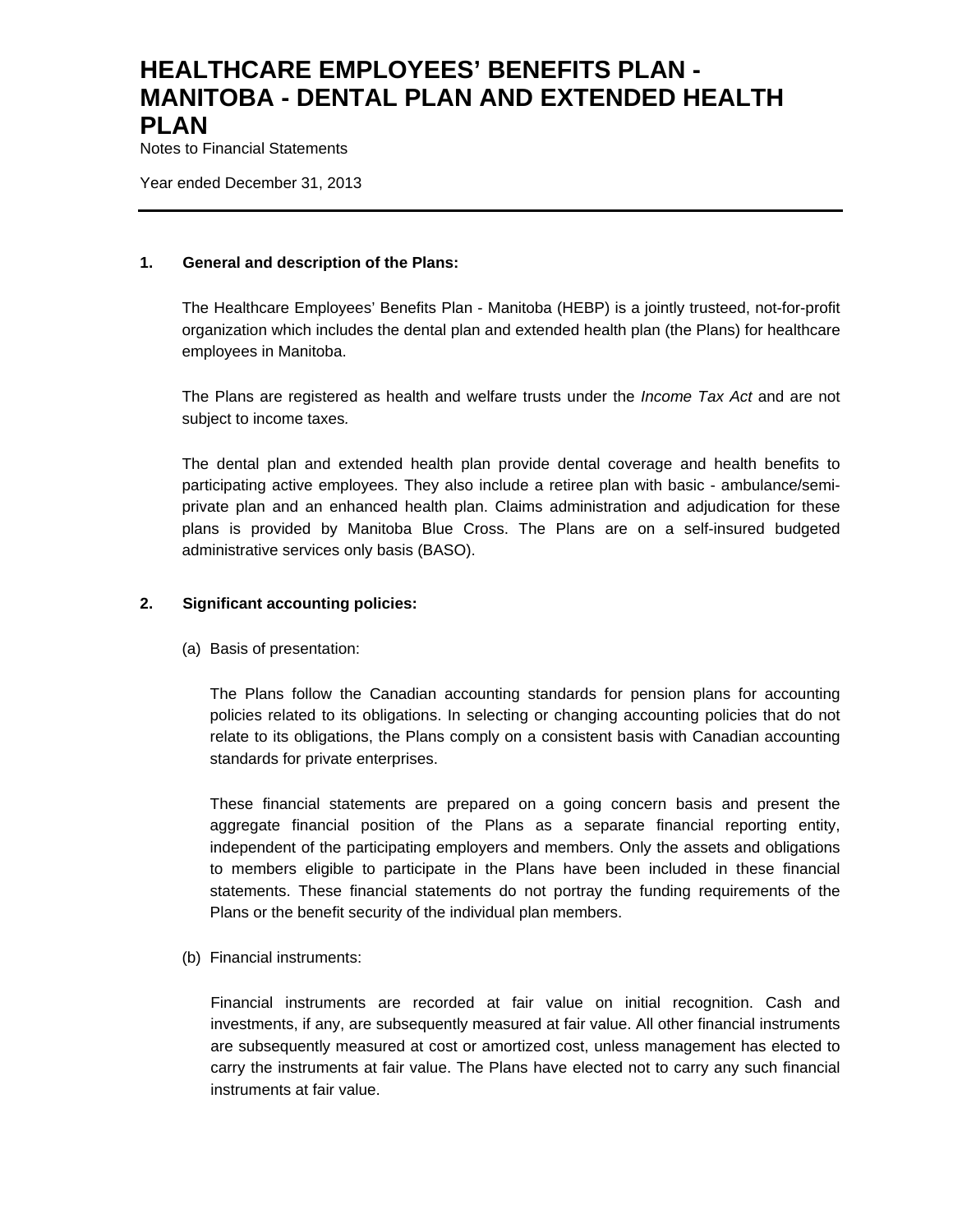Notes to Financial Statements (continued)

Year ended December 31, 2013

#### **2. Significant accounting policies (continued):**

Transaction costs incurred on the acquisition of financial instruments measured subsequently at fair value are expensed as incurred. All other financial instruments are adjusted by transaction costs incurred on acquisition and financing costs. These costs are amortized using the straight-line method.

#### (c) Premiums:

Premiums recorded in the statement of changes in net assets available for benefits include the employees' and employers' share of the premiums required for dental and extended health coverage. Premiums are recorded on an accrual basis.

(d) Claims:

Claims are recorded in the period in which they are paid or payable. Any claims not paid at fiscal year-end are reflected in claims payable and accrued liabilities.

(e) Use of estimates:

The preparation of financial statements requires management to make estimates and assumptions that affect the reported amounts of assets and liabilities, the disclosure of contingent assets and liabilities at the date of the financial statements and the reported amounts of increases and decreases in net assets available for benefits during the year. Actual results could differ from those estimates.

#### **3. Due from Manitoba Blue Cross:**

The amounts due from Manitoba Blue Cross are funds held by Manitoba Blue Cross to fund the Plans' obligations for IBNR, which are fully funded, and the claims fluctuation reserves, which are partially funded as disclosed in note 5. In addition, the amounts due from Manitoba Blue Cross include accumulated annual experience gains (losses) in the Dental Plan and Extended Health Plan.

Interest was earned on the amounts due from Manitoba Blue Cross ranging from 0.90 percent to 0.98 percent (2012 - 0.90 percent to 0.98 percent).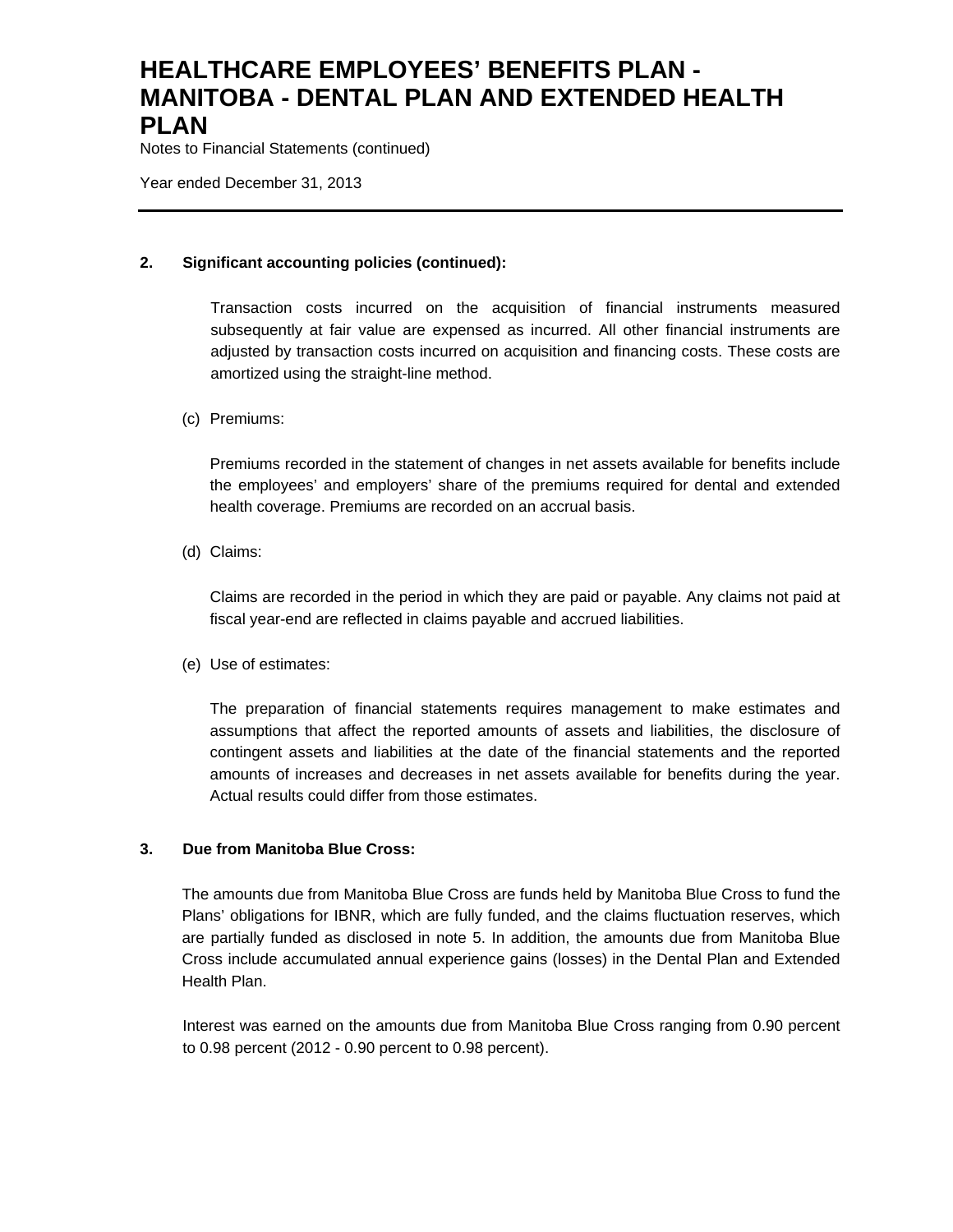Notes to Financial Statements (continued)

Year ended December 31, 2013

#### **4. Obligations for incurred but not reported (IBNR):**

The obligations for IBNR are estimates of claims which have been incurred but not reported at the date of the financial statements. The obligations are based on a study of claims during the fiscal year and are specific to the type of benefits provided.

#### **5. Net assets available for benefits:**

The Board of Trustees has approved the establishment of claims fluctuation reserves (CFR) from the net assets available for benefits. The target reserve for the Dental Plan has been established at an amount equal to 10 percent of the current year's premiums for the Dental Plan and is not fully funded.

The Extended Health Plan consists of the Active and Retired plans. The target reserve for each of these plans has been established at an amount equal to 15 percent of the current year's premiums. The Active plan has fully funded reserves while the Retired plans are not fully funded.

The following net assets available for benefits have been restricted for CFR:

|                                     | 2013                     | 2012                 |
|-------------------------------------|--------------------------|----------------------|
| Dental Plan<br>Extended Health Plan | \$1,767,448<br>4.463.021 | 889,202<br>4.337.979 |
|                                     | \$6,230,469              | 5,227,181            |

#### **6. Administrative expenses:**

|                                                                                               | Dental<br>Plan                                | Extended<br><b>Health Plan</b>                      | 2013<br>Total                                         | 2012<br>Total                                         |
|-----------------------------------------------------------------------------------------------|-----------------------------------------------|-----------------------------------------------------|-------------------------------------------------------|-------------------------------------------------------|
| Salaries and benefits<br>S<br>Trustee and custodial fees<br>Audit fees<br>Legal fees<br>Other | 575,981<br>4,318<br>2,360<br>1,453<br>129,467 | \$<br>762,888<br>5,719<br>3,126<br>1,925<br>177.312 | 1,338,869<br>S<br>10,037<br>5,486<br>3.378<br>306,779 | 1,249,566<br>S<br>10,143<br>7,189<br>5,202<br>307,406 |
| \$                                                                                            | 713.579                                       | \$<br>950,970                                       | S<br>1,664,549                                        | S<br>1,579,506                                        |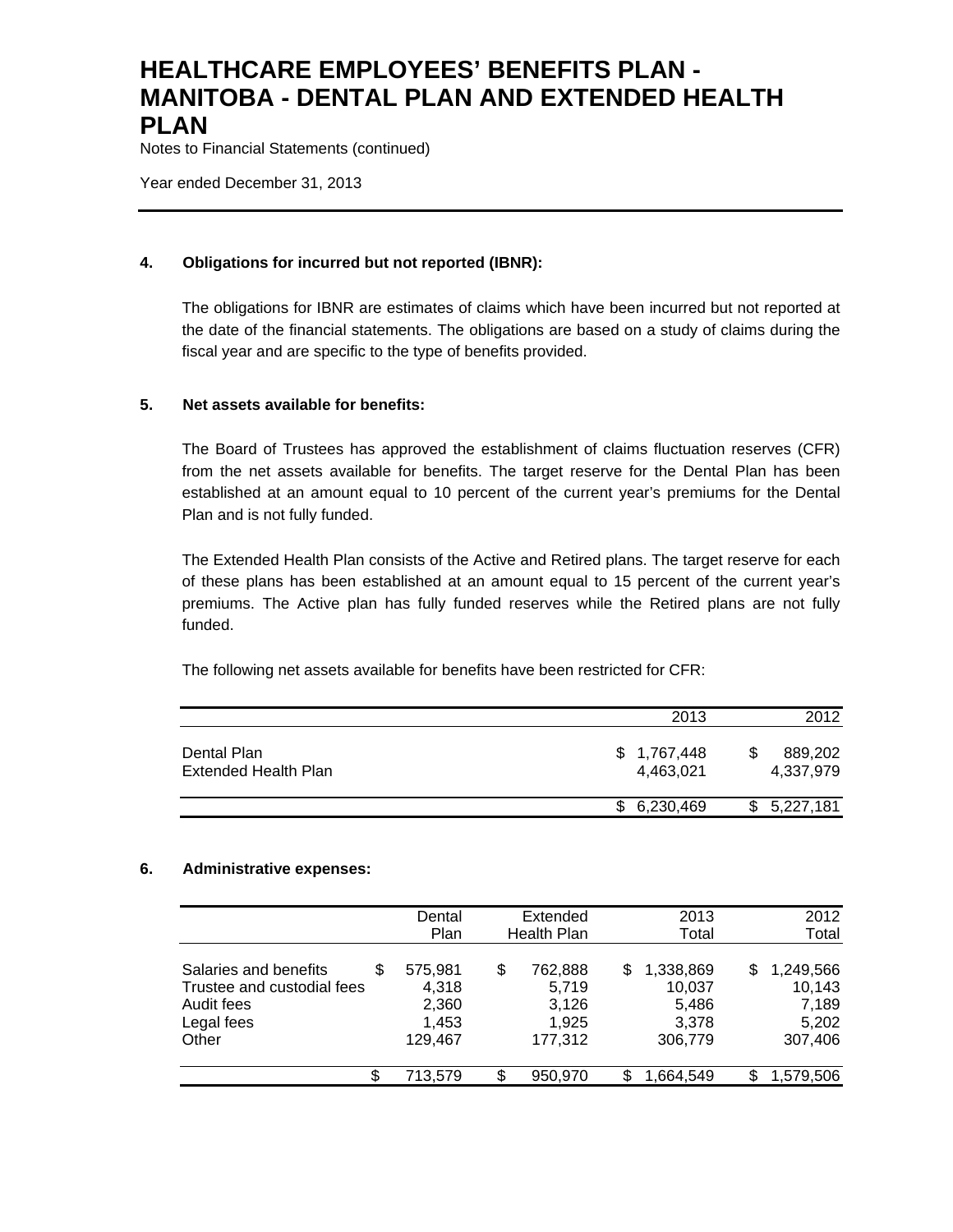Notes to Financial Statements (continued)

Year ended December 31, 2013

#### **7. Capital management:**

The main objective of the Plans is to sustain a certain level of net assets in order to meet the obligations of the Plans. Increases in net assets are a direct result of investment income generated by the Plans and premiums paid into the Plans by eligible employees and by the employers. The main use of net assets is for payment of claims of eligible members of the Plans.

#### **8. Risk management:**

(a) Market risk:

Management of the Plans believe they are not exposed to any market risks including interest rate, currency and other price risk in relation to the Plans' financial instruments.

(b) Credit risk:

Credit risk associated with premiums and other receivables is minimized due to their nature. Premiums are collected from participating members through the payroll process. No provision for doubtful premiums and other receivables has been recorded in either 2013 or 2012.

(c) Liquidity risk:

Liquidity risk is the possibility that financial assets of the Plans cannot be readily converted into cash when required. Liquidity risk is managed through premiums received being held by Manitoba Blue Cross on behalf of the Plans to fund the Plans' obligations. The Plans' claims payable and accrued liabilities and due to HEPP have contracted maturities of less than one year.

(d) Claims and premiums risk:

The nature of the unpaid claims is such that the establishment of obligations is based on known facts and interpretation of circumstances, on a case by case basis, and is therefore a complex and dynamic process influenced by a variety of factors.

Consequently, the establishment of obligations and premium rates relies on the judgment and opinions of a number of professionals, on historical precedent and trends, on prevailing legal, economic, social and regulatory trends and on expectations as to future developments. The process of determining premium rates and reserves necessarily involves risks that the actual results will deviate, perhaps substantially, from the best estimates made.